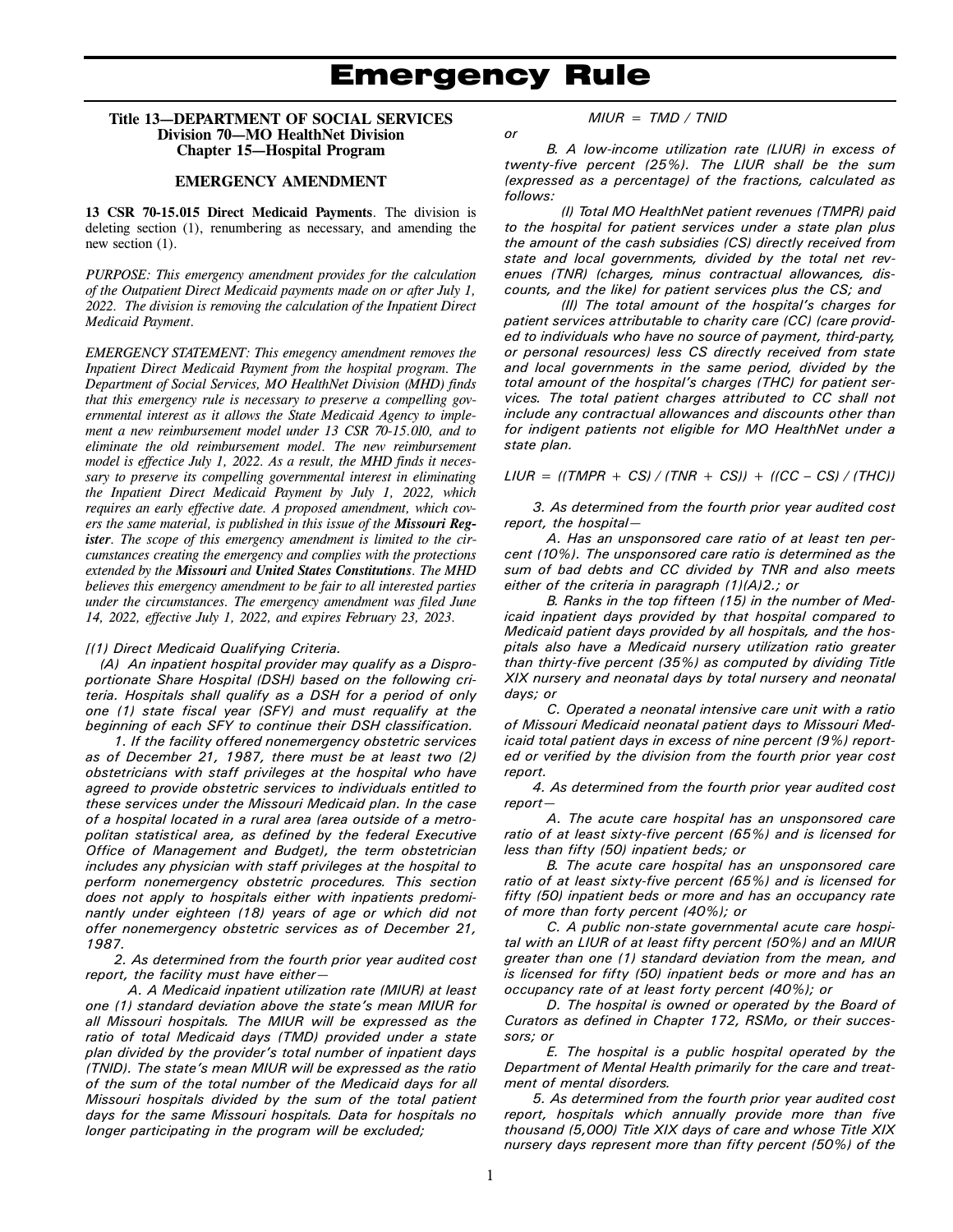# <u>Emergency</u> Rule

*hospital's total nursery days.* 

*(B) Those hospitals which meet the criteria established in paragraphs (1)(A)1., (1)(A)2., and (1)(A)4. shall be deemed safety net hospitals. Those hospitals which meet the criteria established in paragraphs (1)(A)1. and (1)(A)3. shall be deemed first tier Disproportionate Share Hospitals (DSH). Those hospitals which meet only the criteria established in paragraphs (1)(A)1. and (1)(A)2. or (1)(A)1. and (1)(A)5. shall be deemed second tier DSH.* 

#### *(2) Direct Medicaid Payments.]*

*[(A)]***(1)** Outpatient Direct Medicaid Payments. Outpatient Direct Medicaid payments will be made to hospitals for the following allowable MO HealthNet costs *[not included in the per diem rate as calculated in 13 CSR 70-15.010(3)]*:

*[1.]***(A)** The increased MO HealthNet costs resulting from the Federal Reimbursement Allowance (FRA) assessment becoming an allowable cost on January 1, 1999;

*[2. The unreimbursed MO HealthNet costs applicable to the trend factor which is not included in the per diem rate;* 

*3. The unreimbursed MO HealthNet costs for capital and medical education not included in the trended per diem cost as a result of the application of the sixty percent (60%) minimum utilization adjustment in 13 CSR 70-15.010(3)(A)4.;* 

*4. The increased cost per day resulting from the utilization adjustment. The increased cost per day results from lower utilization of inpatient hospital services by MO Health-Net participants now covered by a managed care health plan;* 

*5. The poison control adjustment shall be determined for hospitals which operated a poison control center during the base year and which continues to operate a poison control center in a MO HealthNet managed care region; and* 

*6. The increased cost resulting from including out-ofstate Medicaid days in total projected MO HealthNet days.]*  (B) The MO HealthNet Division will calculate the Outpatient Direct Medicaid payment as follows:

1. *[The MO HealthNet share of the inpatient FRA assessment will be calculated by dividing the hospital's inpatient Medicaid patient days by the total inpatient hospital patient days from the hospital's base cost report to arrive at the inpatient Medicaid utilization percentage. This percentage is then multiplied by the inpatient FRA assessment for the current SFY to arrive at the increased allowable MO HealthNet costs for the inpatient FRA assessment.]* The *[MO HealthNet]*  **Medicaid** share of the outpatient FRA assessment will be calculated by dividing the hospital's outpatient *[MO HealthNet]* **Medicaid**  charges by the total outpatient hospital charges from the base **year**  cost report to arrive at the *[MO HealthNet]* **Medicaid** utilization percentage. This percentage is then multiplied by the outpatient FRA assessment for the current SFY to arrive at the increased allowable *[MO HealthNet]* **Medicaid** cost*[s]* for the outpatient FRA assessment.

A. *[Effective for payments made on or after May 1, 2017, only the Fee-for-Service (FFS) and Out-of-State (OOS) components of the MO HealthNet share of both the inpatient and outpatient FRA assessment will be included in the Direct Medicaid add-on payment;]* **Effective for payments made on or after July 1, 2022, only the Fee-for-Service (FFS) components of the Medicaid share of the outpatient FRA assessment will be included in the Outpatient Direct Medicaid Payment.**

*[2. The unreimbursed MO HealthNet costs are determined by subtracting the hospital's per diem rate from its trended per diem costs. The difference is multiplied by the estimated MO HealthNet patient days for the current SFY plus the out-of-state days from the fourth prior year cost*  *report trended to the current SFY. The FFS days are determined from a regression analysis of the hospital's FFS days from February 1999 through December of the second prior SFY. The managed care days are based on the FFS days determined from the regression analysis, as follows: The FFS days are factored up by the percentage of FFS days to the total of FFS days plus managed care days from the hospital's fourth prior year cost report. The difference between the FFS days and the FFS days factored up by the FFS days' percentage are the managed care days.* 

*A. Effective for payments made on or after July 1, 2020, the estimated MO HealthNet patient days for the SFY shall be determined by adjusting the FFS days from the state's Medicaid Management Information System (MMIS) for the second prior calendar year (CY) (i.e., for SFY 2021, second prior CY would be 2019) by—* 

*(I) The trend determined from a quadratic regression analysis of the hospital's FFS days from February 1999 through December of the second prior CY;* 

*(II) The FFS days are factored up by one (1) of the following:* 

*(a) For hospitals that are in a managed care extension region or a psychiatric hospital, the lower of the percentage of FFS days to the total of FFS days plus managed care days from the hospital's fourth prior year cost report or from the hospital's third prior year cost report to yield the estimated MO HealthNet patient days; or* 

*(b) For hospitals that are not in a managed care extension region or a psychiatric hospital, the percentage of FFS days to the total of FFS days plus managed care days from the hospital's fourth prior year cost report to yield the estimated MO HealthNet patient days; and* 

*(III) The difference between the FFS days and the FFS days factored up by the FFS days' percentage are the managed care days.* 

*B. The trended cost per day is calculated by trending the base year costs per day by the trend indices as defined in 13 CSR 70-15.010(3)(B), using the rate calculation in 13 CSR 70-15.010(3)(A).* 

*C. For hospitals that meet the requirements in paragraphs (1)(A)1., (1)(A)2., and (1)(A)4. of this rule (safety net hospitals), the base year cost report may be from the third, fourth, or fifth prior year. For hospitals that meet the requirements in paragraphs (1)(A)1. and (1)(A)3. of this rule (first tier DSH), the base year cost report may be from the third or fourth prior year. The MO HealthNet Division shall exercise its sole discretion as to which report is most representative of costs. For all other hospitals, the base year cost report is the fourth prior year. For any hospital that has both a twelve- (12-) month cost report and a partial year cost report, its base period cost report for that year will be the twelve- (12-) month cost report.* 

*D. The trended cost per day does not include the costs associated with the FRA assessment, the application of minimum utilization, the utilization adjustment, and the poison control costs computed in paragraphs (2)(B)1., 3., 4., and 5.;* 

*3. The minimum utilization costs for capital and medical education is calculated by determining the difference in the hospital's cost per day when applying the minimum utilization, as identified in 13 CSR 70-15.010(5)(C)4., and without applying the minimum utilization. The difference in the cost per day is multiplied by the estimated MO HealthNet patient days for the SFY;* 

*4. The utilization adjustment cost is determined by estimating the number of MO HealthNet inpatient days the*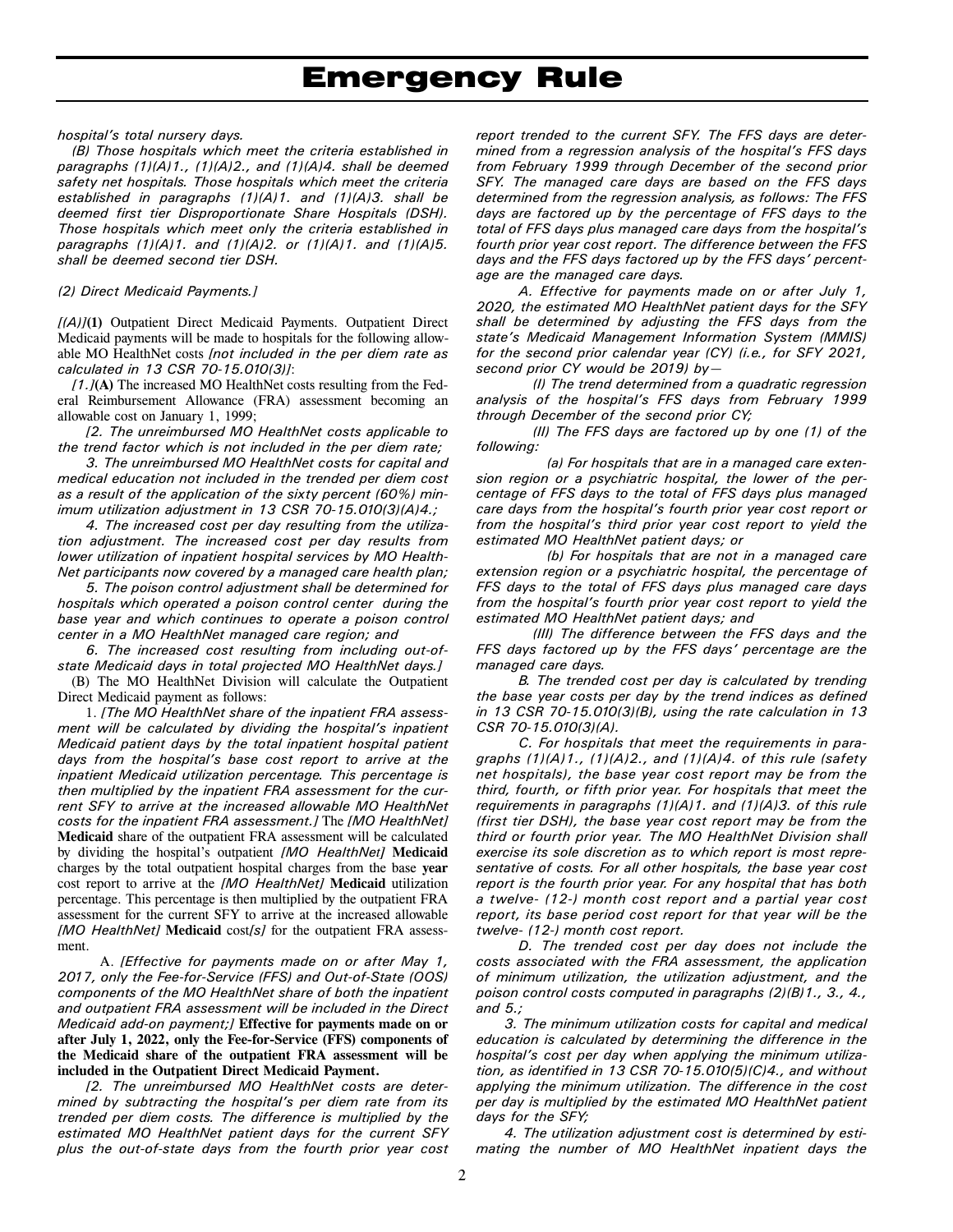*hospital will not provide as a result of the managed care health plans limiting inpatient hospital services. These days are multiplied by the hospital's cost per day to determine the total cost associated with these days. This cost is divided by the remaining total patient days from its base period cost report to arrive at the increased cost per day. This increased cost per day is multiplied by the estimated MO HealthNet days for the current SFY to arrive at the MO HealthNet utilization adjustment.* 

*A. Effective July 1, 2011, the utilization adjustment will no longer apply to any hospital other than safety net hospitals as defined in subsection (1)(B), children's hospitals as defined in 13 CSR 70-15.010(2)(Q), and specialty pediatric hospitals as defined in 13 CSR 70-15.010(2)(O). Children's hospitals and specialty pediatric hospitals will continue to receive fifty percent (50%) of the adjustment calculated in accordance with paragraph (2)(B)4. Safety net hospitals will continue to receive one hundred percent (100%) of the adjustment calculated in accordance with paragraph (2)(B)4.;* 

*5. The poison control cost shall reimburse the hospital for the prorated MO HealthNet managed care cost. It will be calculated by multiplying the estimated MO HealthNet share of the poison control costs by the percentage of managed care participants to total MO HealthNet participants; and* 

*6. Effective July 1, 2006, the costs for including out-ofstate Medicaid days is calculated by subtracting the hospital's per diem rate from its trended per diem cost and multiplying this difference by the out-of-state Medicaid days as determined from the regression analysis performed using the out-of-state days from the fourth, fifth, and sixth prior year cost reports.* 

*(C) For new hospitals that do not have a base cost report, Direct Medicaid Payments shall be estimated as follows:* 

*1. Hospitals receiving Direct Medicaid Payments shall be divided into quartiles based on total beds;* 

*2. Direct Medicaid Payments shall be individually summed by quartile and then divided by the total beds in the quartile to yield an average Direct Medicaid Payment per bed;* 

*3. The number of beds for the new hospital without the base cost report shall be multiplied by the average Direct Medicaid Payment per bed to determine the hospital's estimated Direct Medicaid Payment for the current state fiscal year;* 

*4. For a new hospital licensed after February 1, 2007, estimated total Direct Medicaid Payments for the current state fiscal year shall be divided by the estimated MO HealthNet patient days for the new hospital's quartile to obtain the estimated Direct Medicaid adjustment per patient day. This adjustment per day shall be added to the new hospital's MO HealthNet rate as determined in 13 CSR 70- 15.010(4), so that the hospital's Direct Medicaid Payment per day is included in its per diem rate, rather than as a separate Add-On Payment. When the hospital's per diem rate is determined from its first full year cost report in accordance with 13 CSR 70-15.010(1)–(3), the facility's Direct Medicaid Payment will be calculated in accordance with subsection (2)(B) and reimbursed as an Add-On Payment rather than as part of the per diem rate. If the hospital is defined as a critical access hospital, its MO HealthNet per diem rate and Direct Medicaid Payment will be determined in accordance with 13 CSR 70-15.010(5)(F); and* 

*5. A facility previously enrolled for participation in the MO HealthNet Program, which either voluntarily or involuntarily terminates its participation in the MO HealthNet Program and which reenters the MO HealthNet Program, shall* 

*have its Direct Medicaid Payments determined in accordance with 13 CSR 70-15.010(3)(B)2.]*

*AUTHORITY: sections 208.153, 208.201, 660.017, and RSMo 2016, and section 208.152, RSMo Supp. 2021. This rule was previously filed as part of 13 CSR 70-15.010. Emergency rule filed April 30, 2020, effective May 15, 2020, expired Feb. 24, 2021. Original rule filed April 30, 2020, effective Nov. 30, 2020. Emergency amendment filed Aug. 26, 2021, effective Sept. 10, 2021, expired March 8, 2022. Amended: Filed Aug. 26, 2021, effective March 30, 2022. Emergency amendment filed June 14, 2022, effective July 1, 2022, expired Feb. 23, 2023. An emergency amendment and a proposed amendment covering this same material will be published in the July 15, 2022, issue of the Missouri Register.* 

*PUBLIC COST: This emergency amendment is estimated to save the state approximately \$484.8 million (State Share: \$162.7 million FRA and \$2.4 million IGT for DMH) in the time the emergency is effective. This emergency amendment is estimated to cost public entities by approximately \$84.4 million in the time the emergency is effective.* 

*PRIVATE COST: This emergency amendment is estimated to cost instate private entities approximately \$400.4 million in the time the emergency is effective.*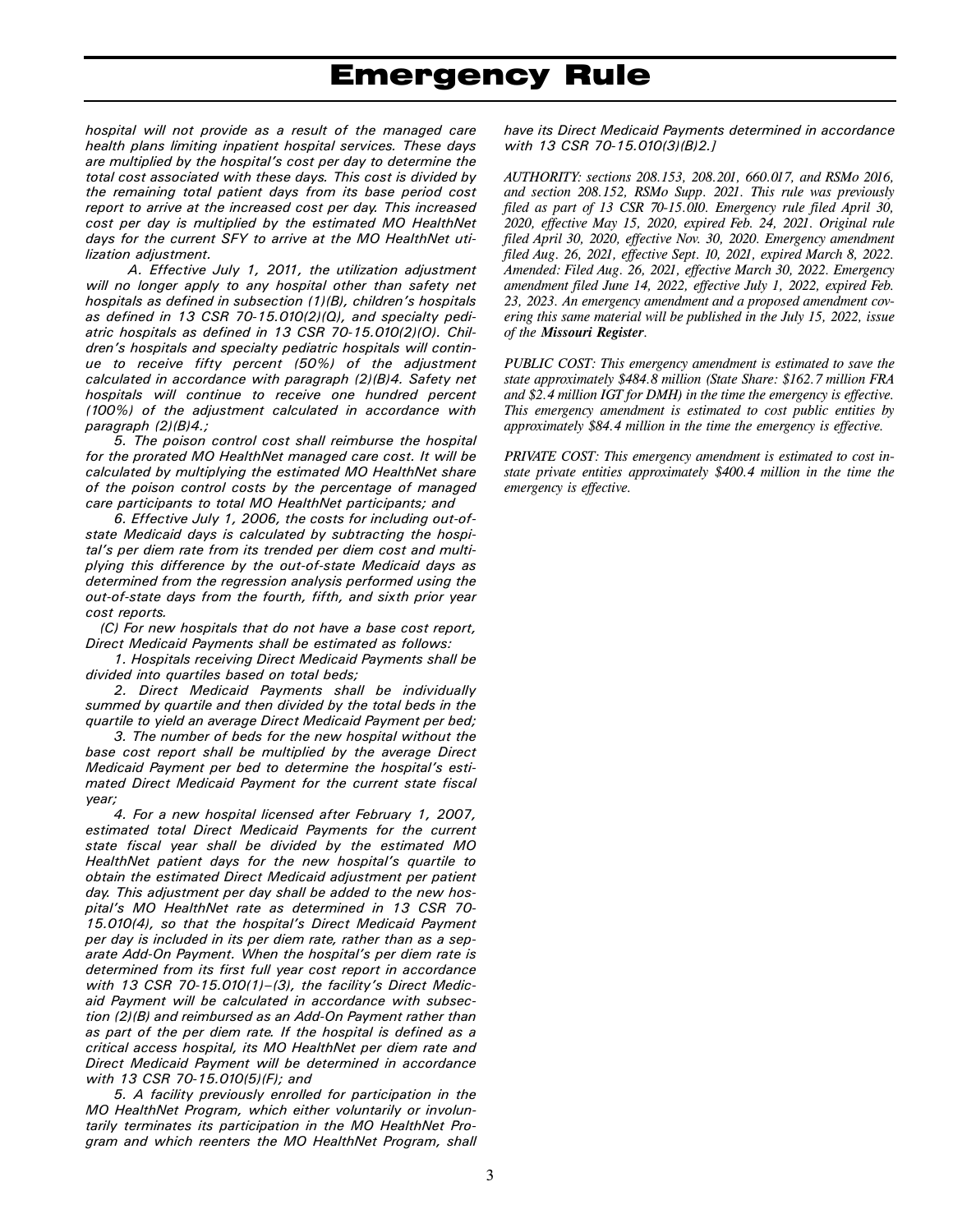# **FISCAL NOTE PUBLIC COST**

I. **Department Title:** 13 Social Services<br>Division Title: 70 MO HealthNet 1 **Division Title:** 70 MO HealthNet Division<br>**Chapter Title:** 15 Hospital Program 15 Hospital Program

| <b>Rule Number and</b><br>Name: | 13 CSR 70-15.015 Direct Medicaid Payments |
|---------------------------------|-------------------------------------------|
| Type of<br><b>Rulemaking:</b>   | <b>Emergency Amendment</b>                |

# **II. SUMMARY OF FISCAL IMPACT**

| <b>Affected Agency or Political Subdivision</b>                                         | <b>Estimated Cost of Compliance in the Aggregate</b>                                                                                                 |
|-----------------------------------------------------------------------------------------|------------------------------------------------------------------------------------------------------------------------------------------------------|
| <b>Other Government (Public) &amp; State</b><br>Hospitals enrolled in MO HealthNet - 38 | <b>Estimated cost for 6 months of SFY 2023:</b><br>\$84.4 million                                                                                    |
| <b>Department of Social Services, MO</b><br><b>HealthNet Division</b>                   | Estimated savings for 6 months of SFY 2023:<br>Total \$484.8 million;<br>State Share \$162.7 million (FRA)<br><b>State Share \$2.4 million (IGT)</b> |

# **III. WORKSHEET**

| <b>Other Government (Public) &amp; State Hospitals Cost:</b>         |                 |                 |              |
|----------------------------------------------------------------------|-----------------|-----------------|--------------|
| <b>Estimated Cost for 6 Months of SFY 2023:</b>                      |                 |                 |              |
|                                                                      | <b>FRA Fund</b> | <b>IGT Fund</b> | Total        |
| <b>Estimated Cost to State Hospitals</b>                             | \$31,004,817    | \$6,944,552     | \$37,949,369 |
| Estimated Cost to Other Government (Public) Hospitals                | \$46,470,178    | \$0             | \$46,470,178 |
| <b>Total Estimated Cost</b>                                          | \$77,474,995    | \$6,944,552     | \$84,419,547 |
| <b>State Share Percentage</b>                                        | 34.0525%        | 34.0525%        | 34.0525%     |
| <b>Estimated State Share</b>                                         | \$26,382,173    | \$2,364,794     | \$28,746,966 |
|                                                                      |                 |                 |              |
| <b>Department of Social Services, MO HealthNet Division Savings:</b> |                 |                 |              |

| <b>Estimated Savings for 6 Months of SFY 2023:</b> |               |             |               |
|----------------------------------------------------|---------------|-------------|---------------|
|                                                    | FRA Fund      | IGT Fund    | Total         |
| <b>Estimated Savings</b>                           | \$477,836,862 | \$6,944,552 | \$484,781,414 |
| <b>State Share Percentage</b>                      | 34.0525%      | 34.0525%    | 34.0525%      |
| <b>Estimated State Share Savings</b>               | \$162,715,397 | \$2,364,794 | \$165,080,191 |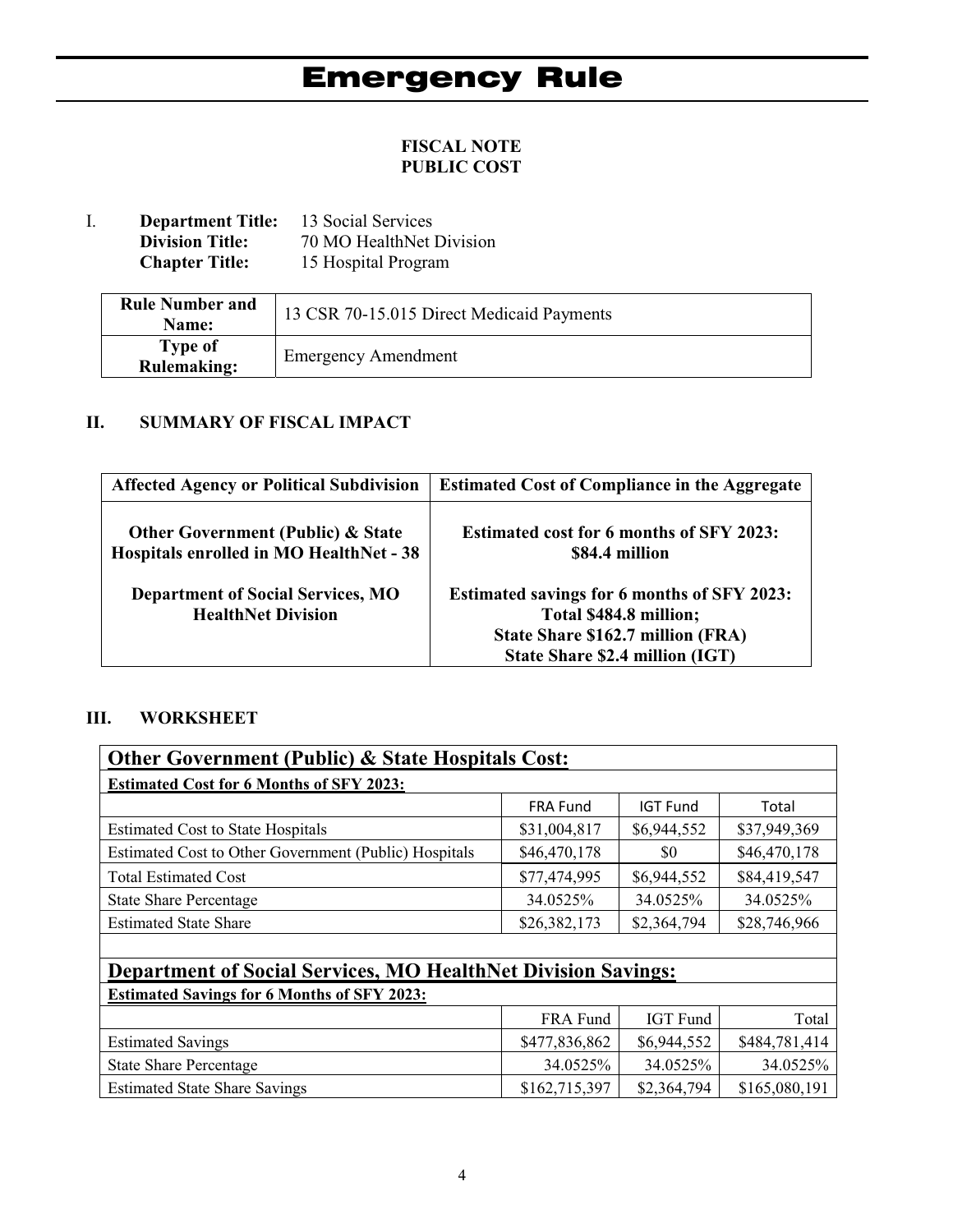## **IV. ASSUMPTIONS**

The following regulations are impacted by the change to the hospital reimbursement methodology and the impact of all the regulations should be netted to arrive at the total impact. The net impact is a cost to the state of \$3.8 million for 6 months of SFY 2023.

13 CSR 70-15.010 13 CSR 70-15.015 13 CSR 70-15.220 13 CSR 70-15.230

The fiscal impact is estimated based on historical utilization and enrollment. Other variables such as the length of the Federal Public Health Emergency and Medicaid Expansion enrollment may indirectly affect the hospital utilization both positively and negatively. Due to the uncertainty of these variables, the state will continue to monitor the impacts to the Managed Care Organizations and hospitals.